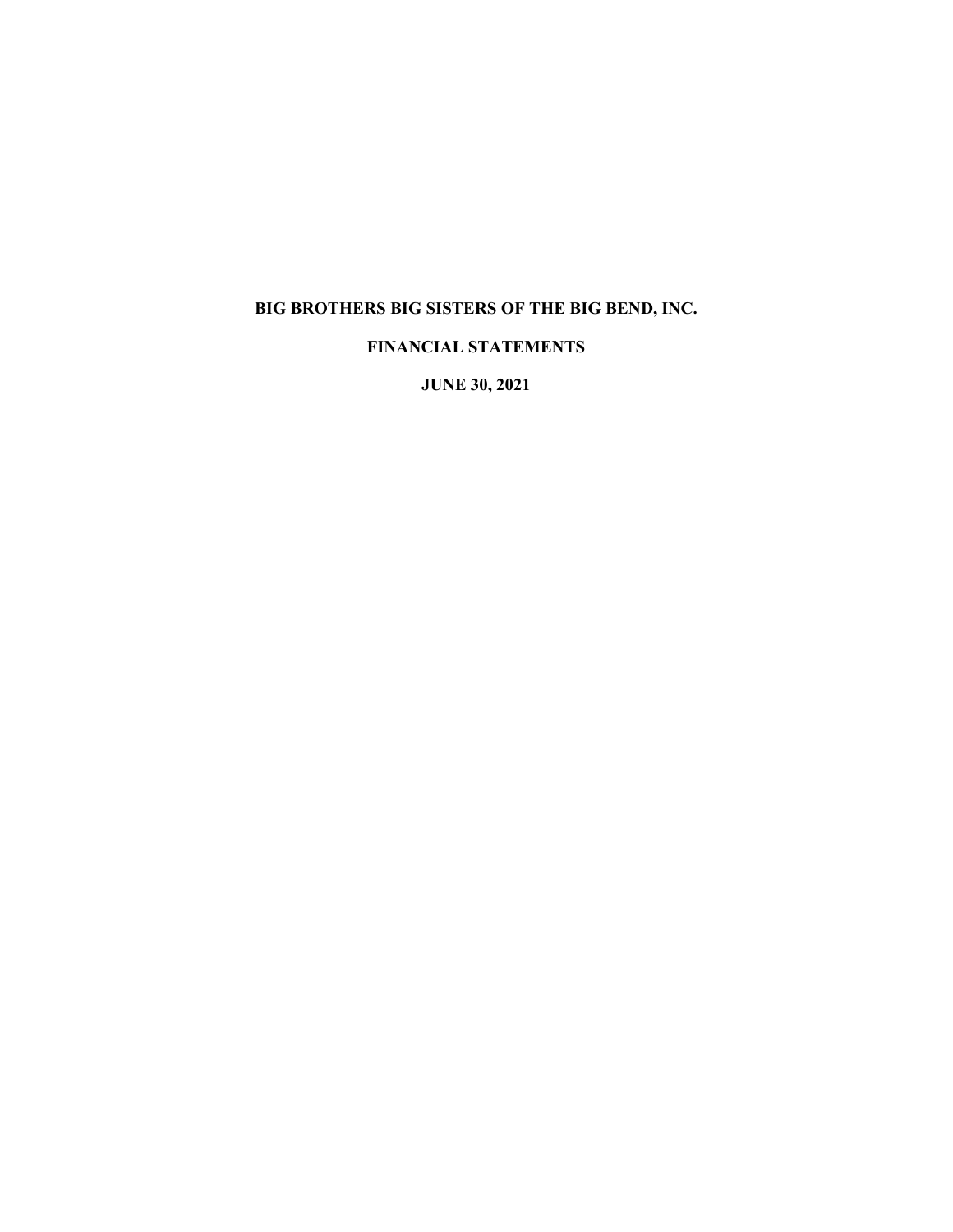# **BIG BROTHERS BIG SISTERS OF THE BIG BEND, INC. TABLE OF CONTENTS JUNE 30, 2021**

| <b>Independent Auditors' Report</b>                                    | $1 - 2$   |
|------------------------------------------------------------------------|-----------|
| <b>Financial Statements</b>                                            |           |
| <b>Statement of Financial Position</b>                                 |           |
| <b>Statement of Activities</b>                                         | 4         |
| <b>Statement of Functional Expenses</b>                                | 5         |
| <b>Statement of Cash Flows</b>                                         | 6         |
| Notes to Financial Statements                                          | $7 - 15$  |
| Independent Auditors' Report on Internal Control Over Financial        |           |
| Reporting and on Compliance and Other Matters Based on an Audit        |           |
| of Financial Statements Performed in Accordance with <i>Government</i> |           |
| <b>Auditing Standards</b>                                              | $16 - 17$ |

**Page(s)**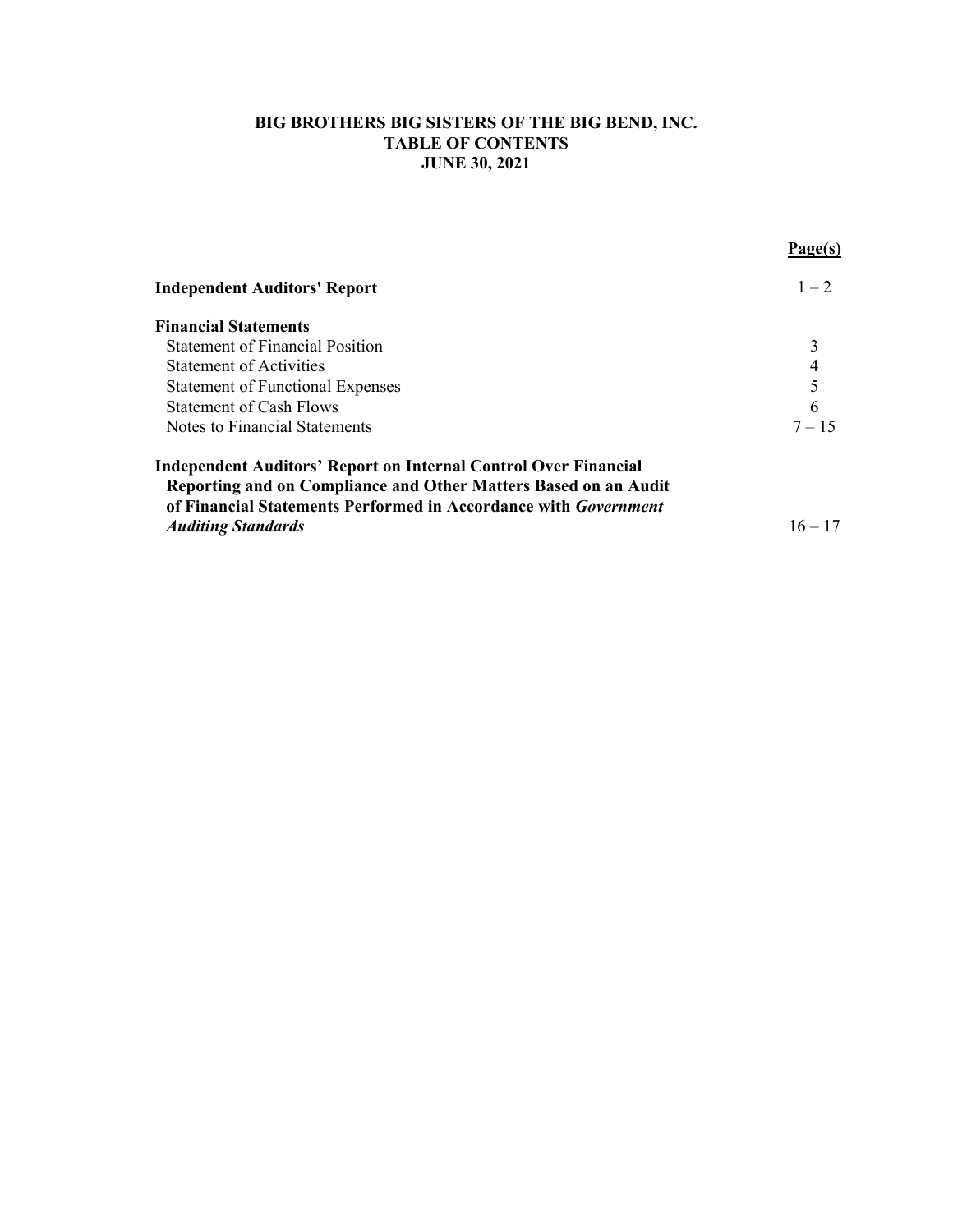

#### **INDEPENDENT AUDITORS' REPORT**

To the Board of Directors, Big Brothers Big Sisters of the Big Bend, Inc.:

#### **Report on the Financial Statements**

We have audited the accompanying financial statements of Big Brothers Big Sisters of the Big Bend, Inc., which comprise the statement of financial position as of June 30, 2021, and the related statements of activities, functional expenses, and cash flows for the year then ended, and the related notes to the financial statements.

#### *Management's Responsibility for the Financial Statements*

Management is responsible for the preparation and fair presentation of these financial statements in accordance with accounting principles generally accepted in the United States of America; this includes the design, implementation, and maintenance of internal control relevant to the preparation and fair presentation of financial statements that are free from material misstatement, whether due to fraud or error.

#### *Auditors' Responsibility*

Our responsibility is to express an opinion on these financial statements based on our audit. We conducted our audit in accordance with auditing standards generally accepted in the United States of America and the standards applicable to financial audits contained in *Government Auditing Standards,*  issued by the Comptroller General of the United States. Those standards require that we plan and perform the audit to obtain reasonable assurance about whether the financial statements are free from material misstatement.

An audit involves performing procedures to obtain audit evidence about the amounts and disclosures in the financial statements. The procedures selected depend on the auditor's judgment, including the assessment of the risks of material misstatement of the financial statements, whether due to fraud or error. In making those risk assessments, the auditor considers internal control relevant to the entity's preparation and fair presentation of the financial statements in order to design audit procedures that are appropriate in the circumstances, but not for the purpose of expressing an opinion on the effectiveness of the entity's internal control. Accordingly, we express no such opinion. An audit also includes evaluating the appropriateness of accounting policies used and the reasonableness of significant accounting estimates made by management, as well as evaluating the overall presentation of the financial statements.

We believe that the audit evidence we have obtained is sufficient and appropriate to provide a basis for our audit opinion.

 $-1 -$ 

121 Executive Circle 133 East Indiana Avenue Daytona Beach, FL 32114-1180 DeLand, FL 32724-4329 Telephone: 386-257-4100 Telephone: 386-738-3300

5931 NW 1st Place Gainesville, FL 32607-2063 Telephone: 352-378-1331

2477 Tim Gamble Place, Suite 200 Tallahassee, FL 32308-4386 Telephone: 850-386-6184

Website: www.jmco.com | Email: info@jmco.com | Member of AGN International with offices in principal cities worldwide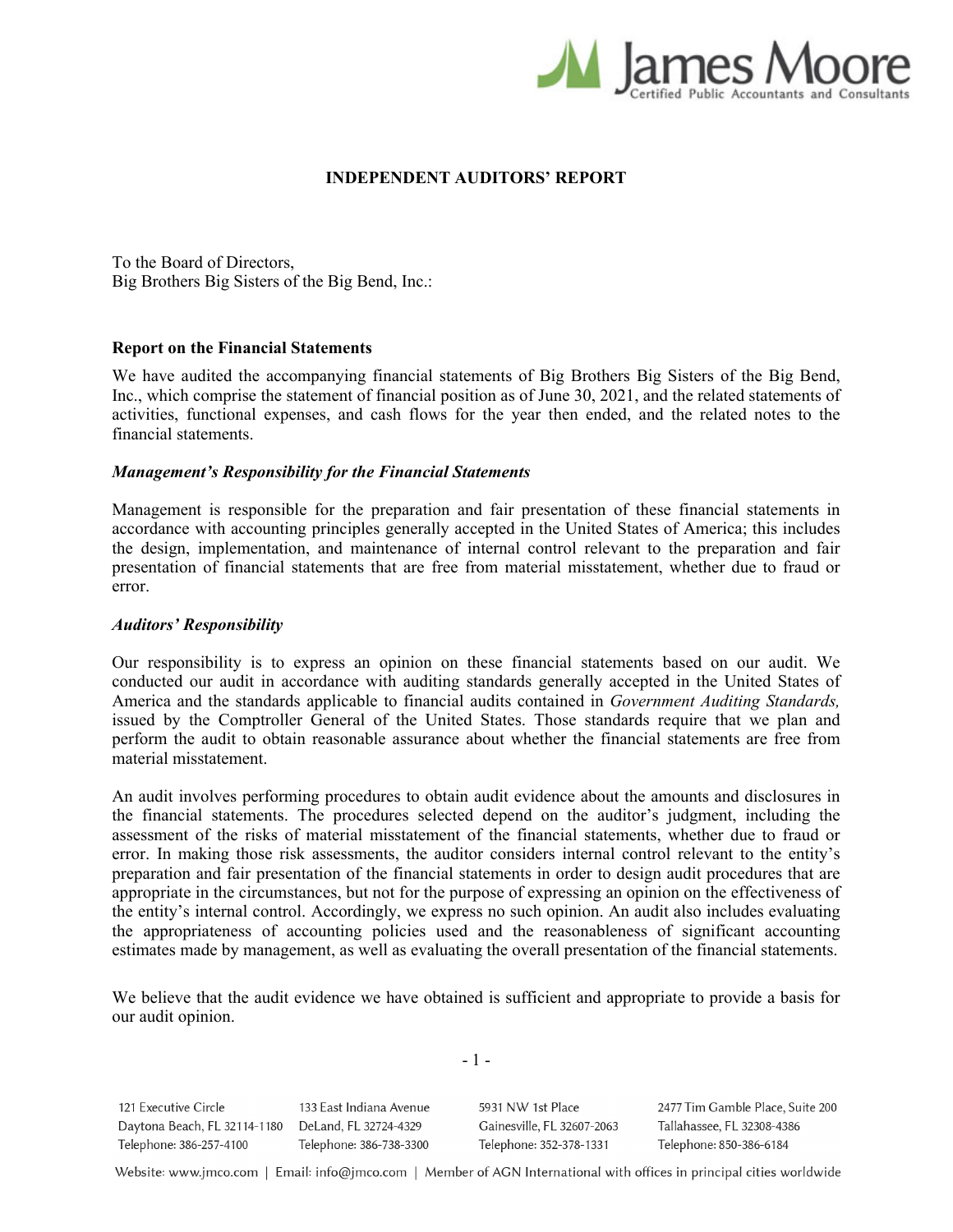### *Opinion*

In our opinion, the financial statements referred to above present fairly, in all material respects, the financial position of Big Brothers Big Sisters of the Big Bend, Inc. as of June 30, 2021, and the changes in its net assets and its cash flows for the year then ended in accordance with accounting principles generally accepted in the United States of America.

#### **Other Reporting Required by** *Government Auditing Standards*

In accordance with *Government Auditing Standards*, we have also issued our report dated December 8, 2021 on our consideration of Big Brothers Big Sisters of the Big Bend, Inc.'s internal control over financial reporting and on our tests of its compliance with certain provisions of laws, regulations, contracts, and grant agreements and other matters. The purpose of that report is to describe the scope of our testing of internal control over financial reporting and compliance and the results of that testing, and not to provide an opinion on internal control over financial reporting or on compliance. That report is an integral part of an audit performed in accordance with *Government Auditing Standards* in considering Big Brothers Big Sisters of the Big Bend, Inc.'s internal control over financial reporting and compliance.

James Marre : 6., P.L.

Tallahassee, Florida December 8, 2021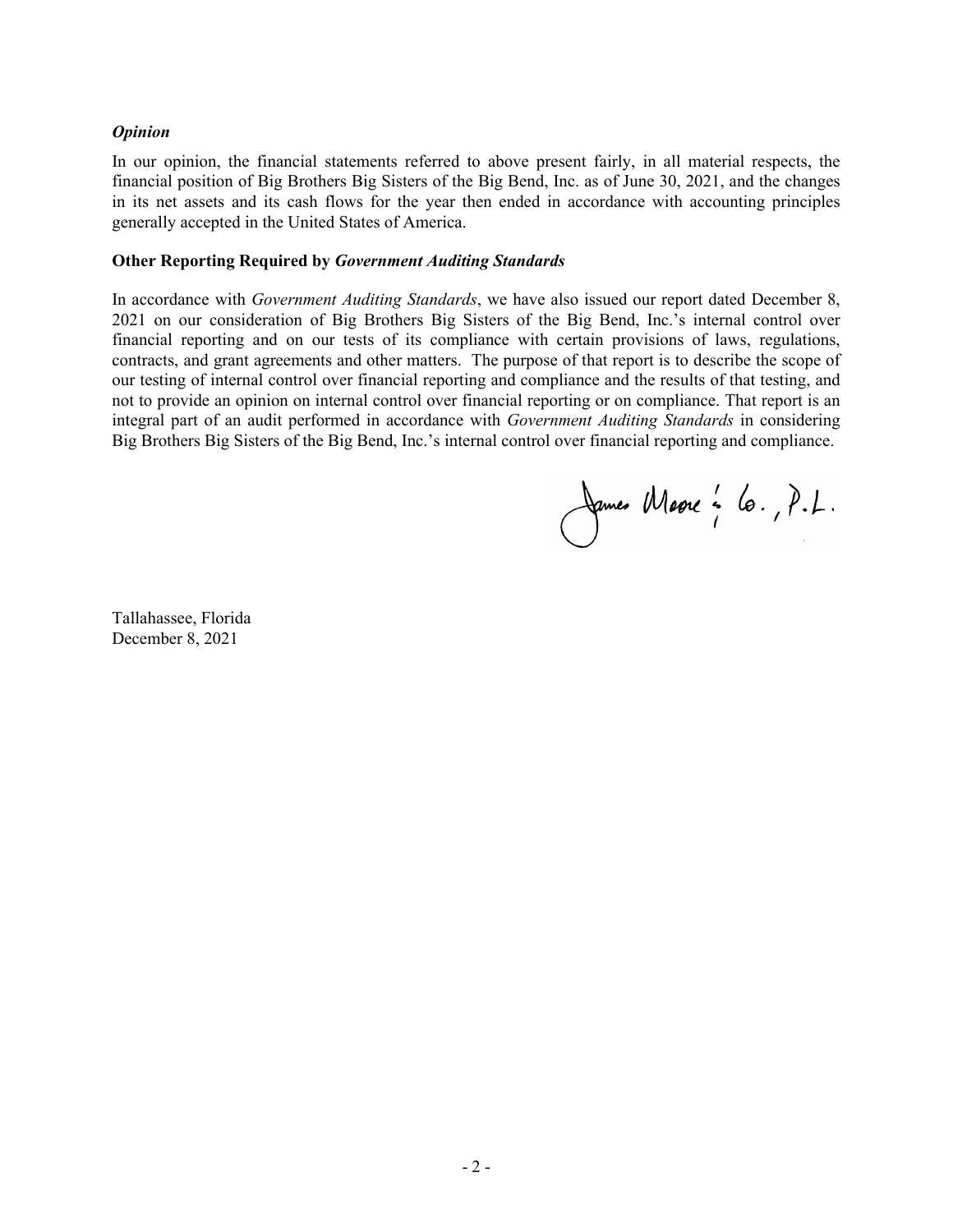#### **BIG BROTHERS BIG SISTERS OF THE BIG BEND, INC. STATEMENT OF FINANCIAL POSITION JUNE 30, 2021**

# **ASSETS**

| <b>Current assets</b>                            |    |           |
|--------------------------------------------------|----|-----------|
| Cash and cash equivalents                        | \$ | 642,915   |
| Beneficial interest in endowment                 |    | 8,331     |
| Grants and contracts receivable                  |    | 43,841    |
| Prepaid expenses                                 |    | 10,433    |
| Total current assets                             |    | 705,520   |
| <b>Property and equipment, net</b>               |    | 454,456   |
| <b>Total Assets</b>                              | S  | 1,159,976 |
| <b>LIABILITIES AND NET ASSETS</b>                |    |           |
| <b>Current liabilities</b>                       |    |           |
| Accounts payable and accrued expenses            | \$ | 21,148    |
| Refundable advance - Paycheck Protection Program |    | 137,500   |
| Current portion of notes payable                 |    | 71,390    |
| Total current liabilities                        |    | 230,038   |
| <b>Long-term liabilities</b>                     |    |           |
| Notes payable, less current portion              |    | 149,124   |
| Total long-term liabilities                      |    | 149,124   |
| <b>Total Liabilities</b>                         |    | 379,162   |
| <b>Net assets</b>                                |    |           |
| Without donor restrictions:                      |    |           |
| Operations                                       |    | 546,872   |
| Net investment in property and equipment         |    | 233,942   |
| Total without donor restrictions                 |    | 780,814   |
| <b>Total Liabilities and Net Assets</b>          |    | 1,159,976 |

The accompanying notes to financial statements are an integral part of this statement.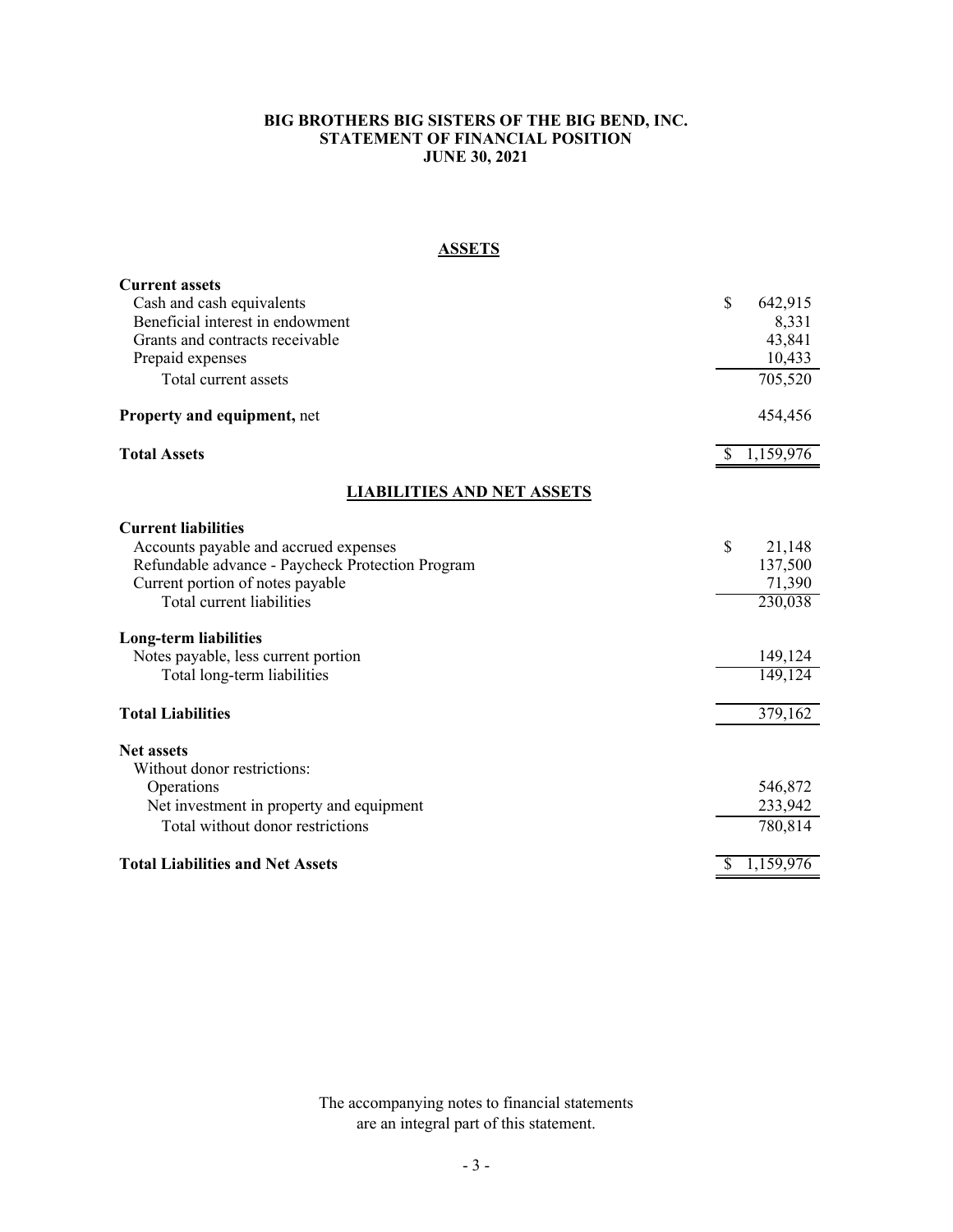#### **FOR THE YEAR ENDED JUNE 30, 2021 BIG BROTHERS BIG SISTERS OF THE BIG BEND, INC. STATEMENT OF ACTIVITIES**

|                                                | <b>Without Donor</b> |  |
|------------------------------------------------|----------------------|--|
|                                                | <b>Restrictions</b>  |  |
| <b>Support and revenue</b>                     |                      |  |
| Contributions                                  | \$<br>298,646        |  |
| Special events                                 | 135,975              |  |
| Grants and contracts                           | 379,903              |  |
| Sales                                          | 99,079               |  |
| Rent                                           | 12,316               |  |
| Loan forgiveness - Note payable                | 20,000               |  |
| Loan forgiveness - Paycheck Protection Program | 93,414               |  |
| Other                                          | 4,179                |  |
| Total support and revenue                      | 1,043,512            |  |
| <b>Expenses</b>                                |                      |  |
| Program services                               | 883,753              |  |
| Supporting services                            |                      |  |
| Fundraising                                    | 71,197               |  |
| Administrative                                 | 51,779               |  |
| Total supporting services                      | 122,976              |  |
| Total expenses                                 | 1,006,729            |  |
| Increase in net assets                         | 36,783               |  |
| Net assets, beginning of year                  | 744,031              |  |
| Net assets, end of year                        | \$<br>780,814        |  |

The accompanying notes to financial statements are an integral part of this statement.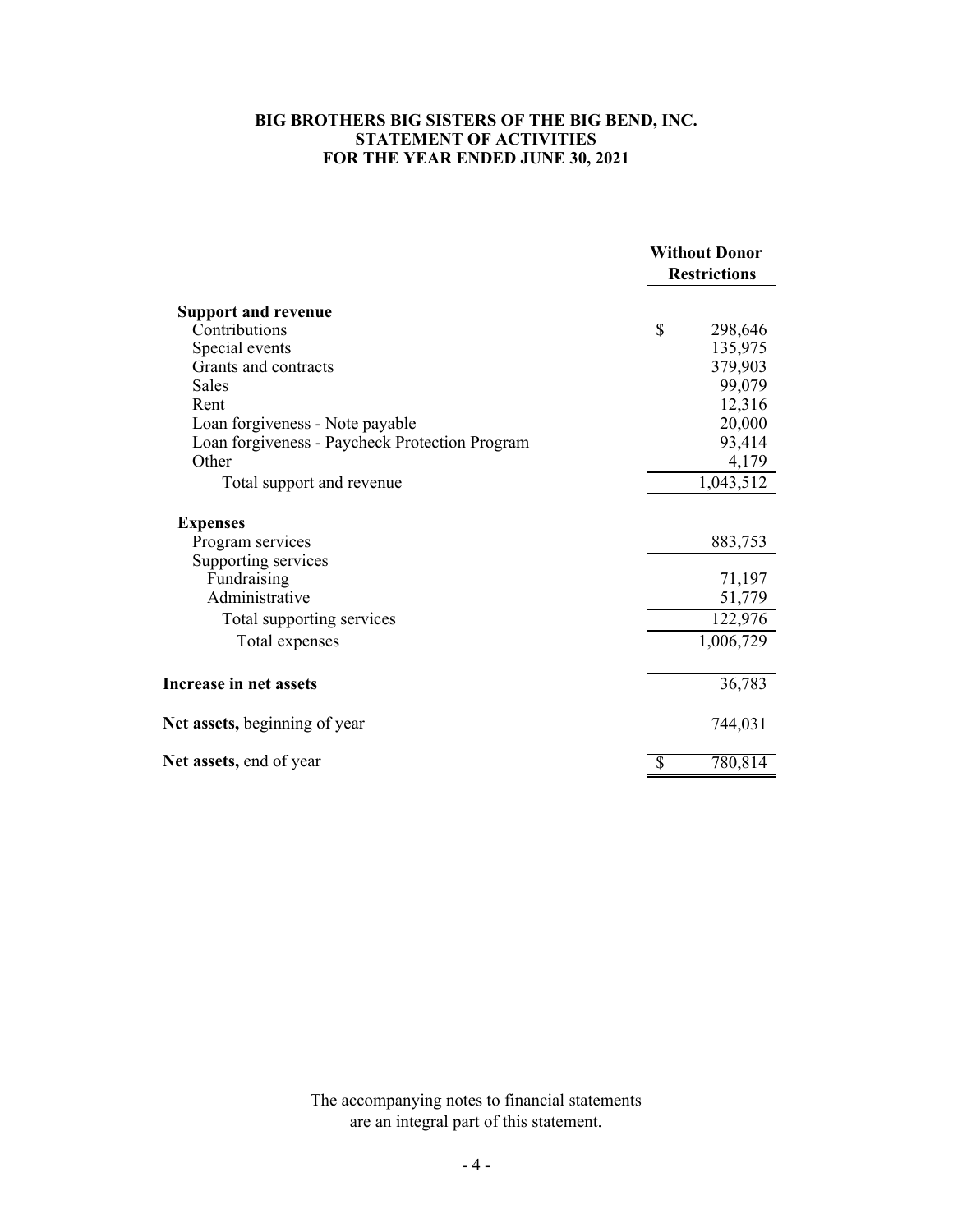### **BIG BROTHERS BIG SISTERS OF THE BIG BEND, INC. STATEMENT OF FUNCTIONAL EXPENSES FOR THE YEAR ENDED JUNE 30, 2021**

|                              | Program         |             |        |                |        |              |           |
|------------------------------|-----------------|-------------|--------|----------------|--------|--------------|-----------|
|                              | <b>Services</b> | Fundraising |        | Administrative |        | <b>Total</b> |           |
| Personnel                    | \$<br>599,812   | \$          | 40,080 | \$             | 29,149 | \$           | 669,041   |
| Travel and training          | 7,590           |             | 1,031  |                | 750    |              | 9,371     |
| Dues                         | 2,081           |             | 282    |                | 205    |              | 2,568     |
| Professional fees            | 53,796          |             | 2,867  |                | 2,085  |              | 58,748    |
| Affiliate fees               | 21,371          |             | 2,895  |                | 2,106  |              | 26,372    |
| Insurance                    | 16,087          |             | 1,335  |                | 971    |              | 18,393    |
| Repairs and maintenance      | 11,844          |             | 1,418  |                | 1,031  |              | 14,293    |
| Communications and utilities | 11,235          |             | 1,030  |                | 749    |              | 13,014    |
| Printing and supplies        | 14,631          |             | 931    |                | 677    |              | 16,239    |
| Events                       | 23,549          |             | 3,198  |                | 2,326  |              | 29,073    |
| Interest                     | 6,784           |             | 978    |                | 711    |              | 8,473     |
| Rent                         | 1,332           |             | 181    |                | 132    |              | 1,645     |
| Depreciation                 | 14,155          |             | 1,922  |                | 1,398  |              | 17,475    |
| Clothing operations          | 5,919           |             |        |                |        |              | 5,919     |
| Other                        | 14,439          |             | 1,498  |                | 1,089  |              | 17,026    |
| In-kind                      | 79,128          |             | 11,551 |                | 8,400  |              | 99,079    |
| Total                        | 883,753         | \$          | 71,197 | \$             | 51,779 | \$           | 1,006,729 |

The accompanying notes to financial statements are an integral part of this statement.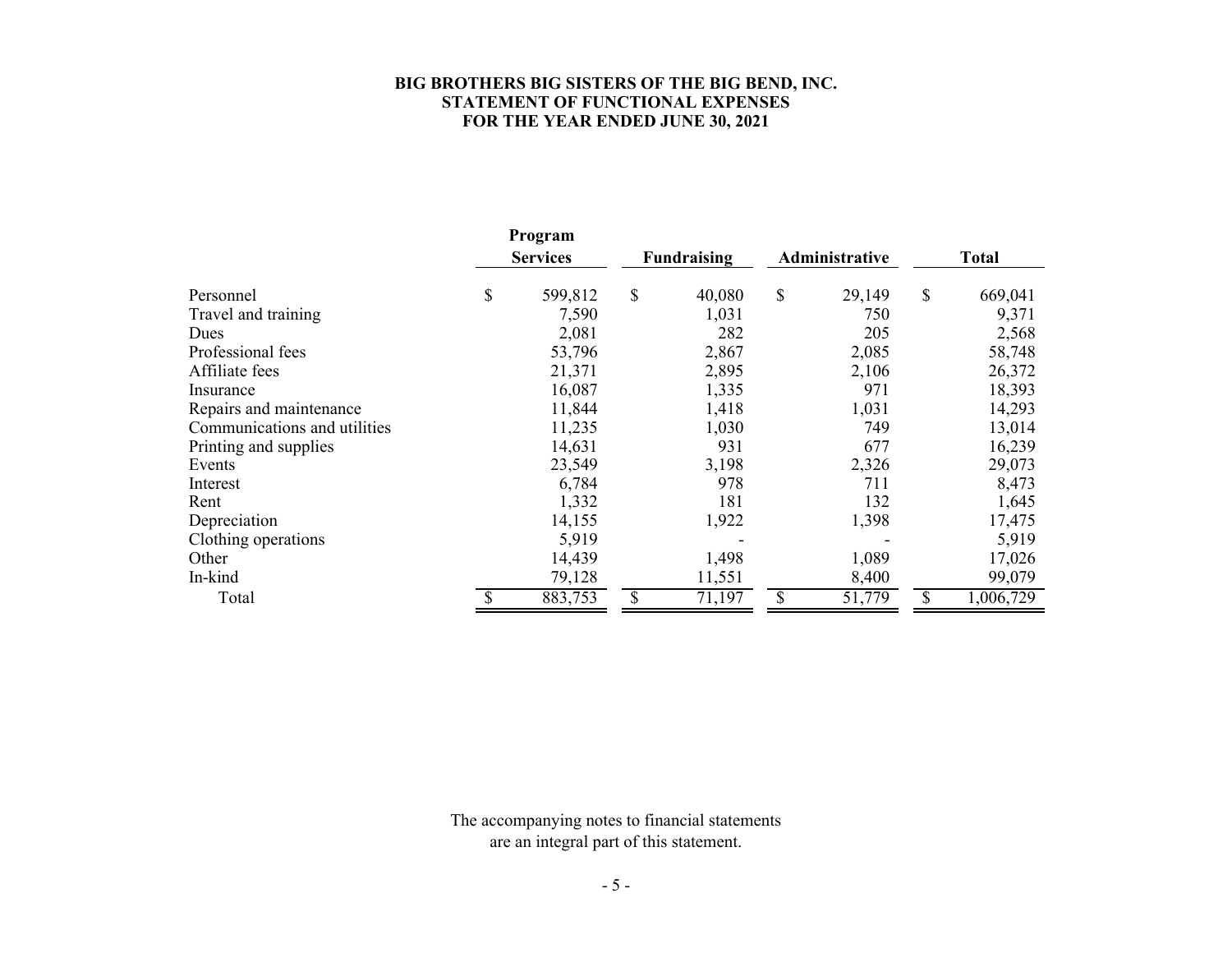# **BIG BROTHERS BIG SISTERS OF THE BIG BEND, INC. STATEMENT OF CASH FLOWS FOR THE YEAR ENDED JUNE 30, 2021**

| <b>Cash flows from operating activities</b>                           |              |           |
|-----------------------------------------------------------------------|--------------|-----------|
| Cash received from grantors, contributors, and others                 | $\mathbb{S}$ | 812,204   |
| Cash paid to employees and vendors                                    |              | (885,319) |
| Interest paid                                                         |              | (8, 473)  |
| Interest received                                                     |              | 30        |
| Net cash used in operating activities                                 |              | (81, 558) |
| Cash flows from investing activities                                  |              |           |
| Purchases of property and equipment                                   |              | (9,658)   |
| <b>Cash flows from financing activities</b>                           |              |           |
| Payment of principal on Paycheck Protection Program note payable      |              | (10,652)  |
| Payments of principal on notes payable                                |              | (16, 135) |
| Proceeds from Paycheck Protection Program                             |              | 137,500   |
| Net cash provided by financing activities                             |              | 110,713   |
| Net increase in cash and cash equivalents                             |              | 19,497    |
| Cash and cash equivalents, beginning of year                          |              | 623,418   |
| Cash and cash equivalents, end of year                                | \$           | 642,915   |
| Reconciliation of increase in net assets to net cash                  |              |           |
| used in operating activities                                          |              |           |
| Increase in net assets                                                | \$           | 36,783    |
| Adjustments to reconcile increase in net assets to net                |              |           |
| cash used in operating activities:                                    |              |           |
| Depreciation                                                          |              | 17,475    |
| Loan forgiveness - note payable                                       |              | (20,000)  |
| Loan forgiveness - Paycheck Protection Program                        |              | (93, 414) |
| Increase in grants and contracts receivable                           |              | (17,227)  |
| Increase in beneficial interest in endowment                          |              | (1,558)   |
| Decrease in prepaid expenses                                          |              | 4,106     |
| Decrease in accounts payable and accrued expenses                     |              | (7, 723)  |
| Total adjustments                                                     |              | (118,341) |
| Net cash used in operating activities                                 | \$           | (81, 558) |
| Supplemental schedule of non-cash investing and financing activities: |              |           |
| Loan forgiveness - note payable                                       | \$           | 20,000    |
| Loan forgiveness - Paycheck Protection Program                        | \$           | 93,414    |

The accompanying notes to financial statements are an integral part of this statement.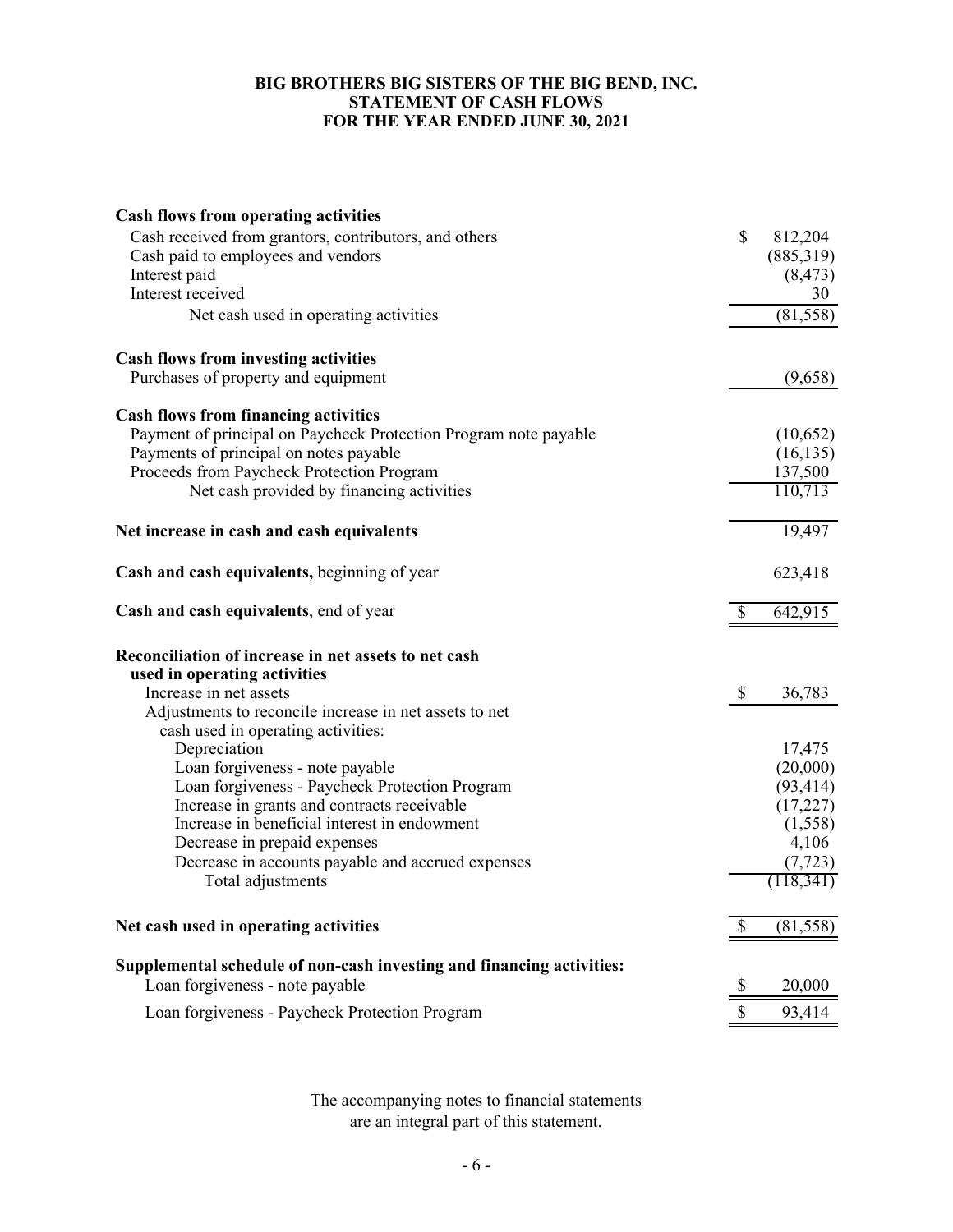# (1) **Summary of Significant Accounting Policies:**

The following is a summary of the more significant accounting policies and practices of Big Brothers Big Sisters of the Big Bend, Inc. (the "Organization") which affect significant elements of the accompanying financial statements:

(a) **Organization and Purpose**—The Organization was incorporated as a Florida nonprofit corporation on October 14, 1981 for the purpose of organizing a body of mature and responsible men and women to insert themselves individually in the welfare and improvement of children whose physical, mental and moral development has been hindered or endangered because of inadequate parental supervision, bad environment or other conditions, and to aid them in developing into responsible and mature citizens.

(b) **Property and Equipment—**Property and equipment acquired by the Organization are considered to be owned by the Organization. However, funding sources may maintain an equitable interest in the property purchased with grant monies as well as the right to determine the use of any proceeds from the sale of these assets. The Federal government has a reversionary interest in those assets purchased with its funds which have a cost of \$5,000 or more and an estimated useful life of at least one year. The State of Florida has a reversionary interest in those assets purchased with its funds which have a cost of \$1,000 or more and an estimated useful life of at least one year.

Property and equipment with a value greater than \$1,000 and an estimated useful life of at least one year is recorded at cost when purchased or at estimated fair value when contributed. Depreciation is computed using the straight-line method over the estimated useful life of the assets, ranging from five to thirty-nine years. Repairs and maintenance expenses, which are not considered improvements and do not extend the useful life of the property and equipment, are expensed as incurred.

(c) **Income Taxes—**The Organization is generally exempt from income taxes under Section 501(c)(3) of the Internal Revenue Code. Therefore, no provision for income taxes has been made in the accompanying financial statements.

The Organization files income tax returns in the U.S. Federal and state jurisdictions. The Organization's income tax returns for the past three years are subject to examination by tax authorities and may change upon examination.

The Organization has reviewed and evaluated the relevant technical merits of each of their tax positions in accordance with accounting principles generally accepted in the United States of America for accounting for uncertainty in income taxes, and determined that there are no uncertain tax positions that would have a material impact on the financial statements.

(d) **Cash and Cash Equivalents—**For the purpose of reporting cash flows, cash and cash equivalents include cash on hand, amounts in demand deposits held with banks, and short-term investments with an original maturity of ninety days or less.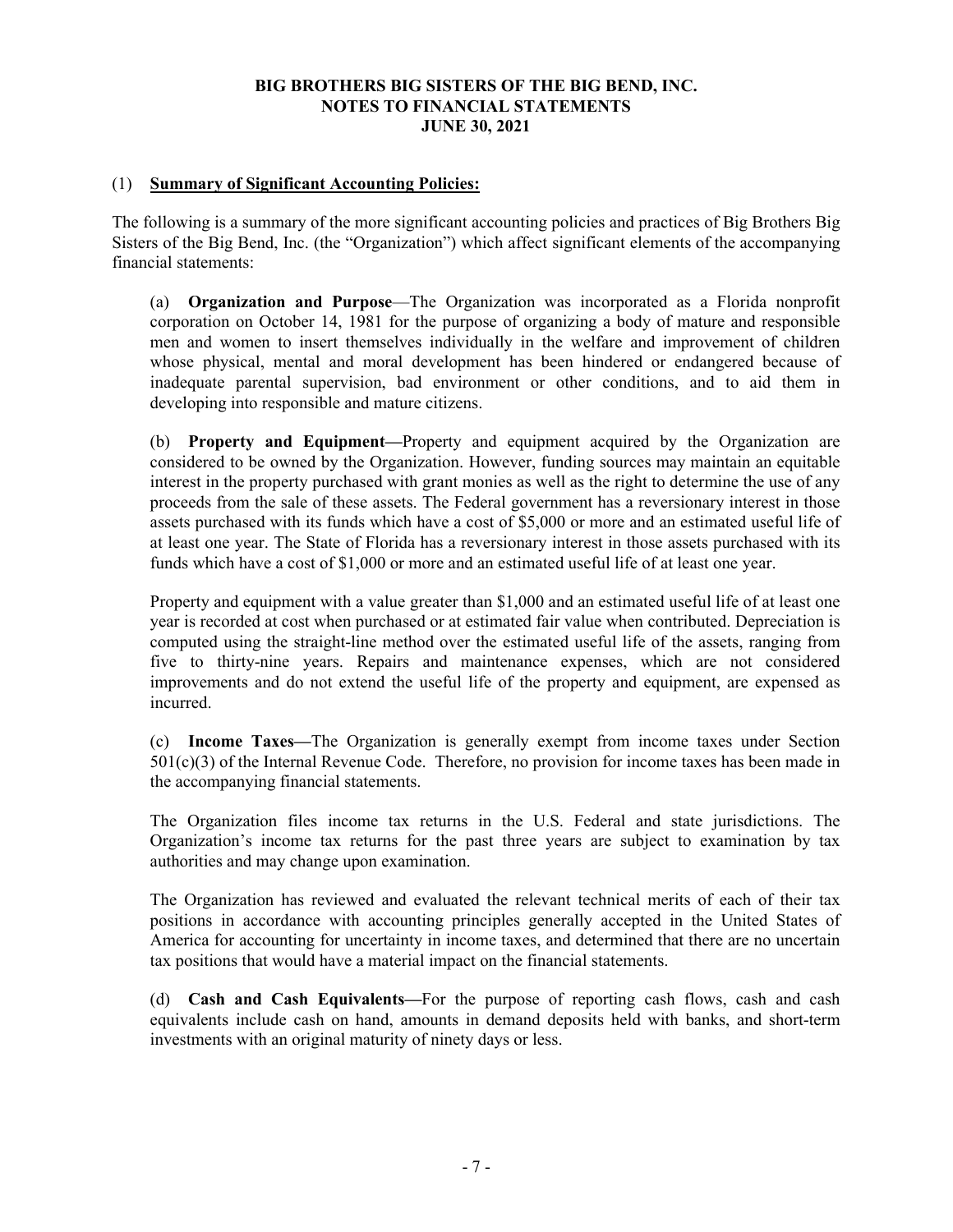# (1) **Summary of Significant Accounting Policies:** (Continued)

(e) **Use of Estimates—**The preparation of financial statements in conformity with accounting principles generally accepted in the United States of America requires management to make estimates and assumptions that affect certain reported amounts and disclosures. Accordingly, actual results could differ from those estimates.

(f) **Basis of Accounting—**The financial statements have been prepared on the accrual basis of accounting, and accordingly, reflect significant receivables, payables and other liabilities.

(g) **Basis of Presentation—** Net assets of the Organization and changes therein are classified and reported as follows:

**Net assets without donor restrictions**––Net assets that are not subject to donor-imposed stipulations.

**Net assets with donor restrictions**––Net assets subject to donor-imposed stipulations. Some donor-imposed restrictions are temporary in nature, such as those that will be met either by actions of the Organization and/or passage of time. Other donor-imposed restrictions are perpetual in nature, where the donor stipulates that resources be maintained in perpetuity.

Revenues are reported as increases in net assets without donor restrictions unless use of the related assets is limited by donor-imposed restrictions. Expenses are reported as decreases in net assets without donor restrictions. Gains and losses on assets or liabilities are reported as increases or decreases in net assets without donor restrictions unless their use is restricted by explicit donor stipulation or by law. Expirations of net assets with donor restrictions (i.e., the donor-stipulated purpose has been fulfilled and/or the stipulated time period has elapsed) are reported as net assets released from restrictions. As of June 30, 2021, there were no donor-imposed restrictions that are perpetual in nature.

(h) **Contributions—**All contributions are considered to be available for unrestricted use unless specifically restricted by the donor. Amounts received that are designated for future periods or restricted by the donor for specific purposes are reported as net assets with donor restrictions that increases this net asset class. However, if a restriction is fulfilled in the same time period in which the contribution is received, the entity reports the support as net assets without donor restrictions.

Contributed property and equipment is recorded at fair value at the date of donation. In the absence of donor-imposed stipulations regarding how long the contributed assets must be used, the entity has adopted a policy of not implying a time restriction on contributions of such assets.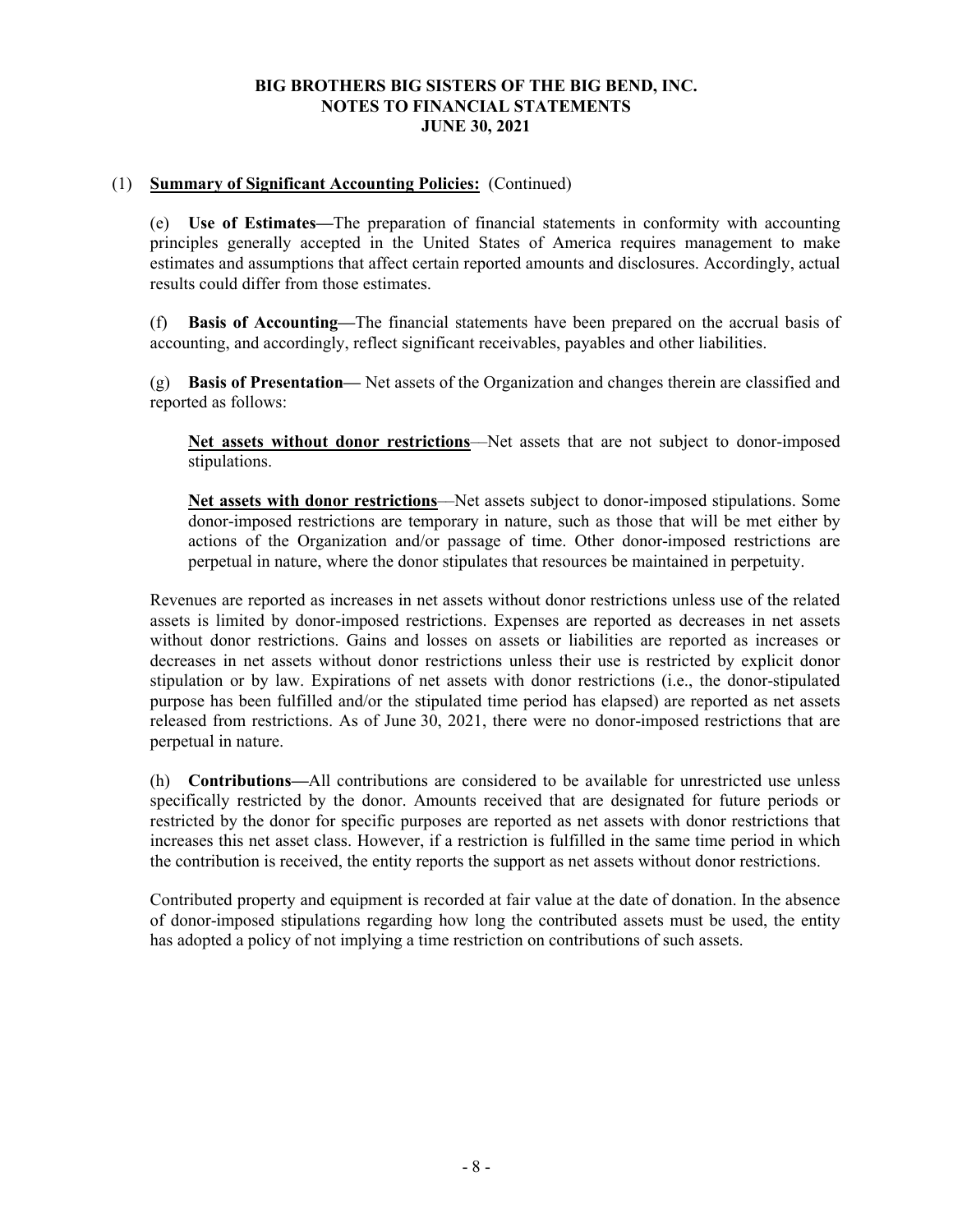# (1) **Summary of Significant Accounting Policies:** (Continued)

(i) **Functional Allocation of Expenses—**The costs of providing the various programs and other activities have been summarized on a functional basis in the Statement of Activities. Accordingly, certain costs have been allocated among the programs and supporting services benefited.

(j) **Grants and Contracts Receivable—**Grants and contracts receivable are stated at the amount management expects to collect from balances outstanding at year-end. Based on management's assessment of the history with grantors and contractors having outstanding balances and current relationships with them, it has concluded that realization losses on balances outstanding at year-end will be immaterial.

(k) **Accrued Leave—**The Organization compensates its eligible employees for unused vacation leave upon termination of employment. Vacation leave is accrued as earned by eligible employees and recorded as an expense in the period earned.

(l) **Revenues—**On July 1, 2020, the Organization adopted Accounting Standards Update 2014- 09: "Revenue from Contracts with Customers." The Organization's major categories of revenues and their respective revenue recognition methods are discussed below. All revenue is recorded net of discounts and uncollectible amounts.

The Organization receives substantially all of its grant and contract revenue from Federal, State and local agencies. The Organization recognizes contract revenue (up to the contract ceiling) from its contracts over a period which represents the service period for certain contracts, or to the extent of expenses. Revenue recognition depends on the contract.

# (2) **Significant Funding Sources:**

The Organization receives a substantial amount of its funding from the State of Florida Department of Education, Big Brothers Big Sisters Association of Florida, Inc., and the United Way of the Big Bend, Inc. A significant reduction in the level of this funding, if this were to occur, could have an adverse effect on the Organization's programs and activities.

# (3) **Retirement Plan:**

The Organization provides retirement benefits to its employees through a defined contribution plan covering all full-time employees after the three-month introductory period has been completed. The Organization will match 200% of the amount contributed by the employee. The amount contributed will not exceed up to four percent of the employee's annual salary. Contributions to the plan during the year ended June 30, 2021 were \$15,124.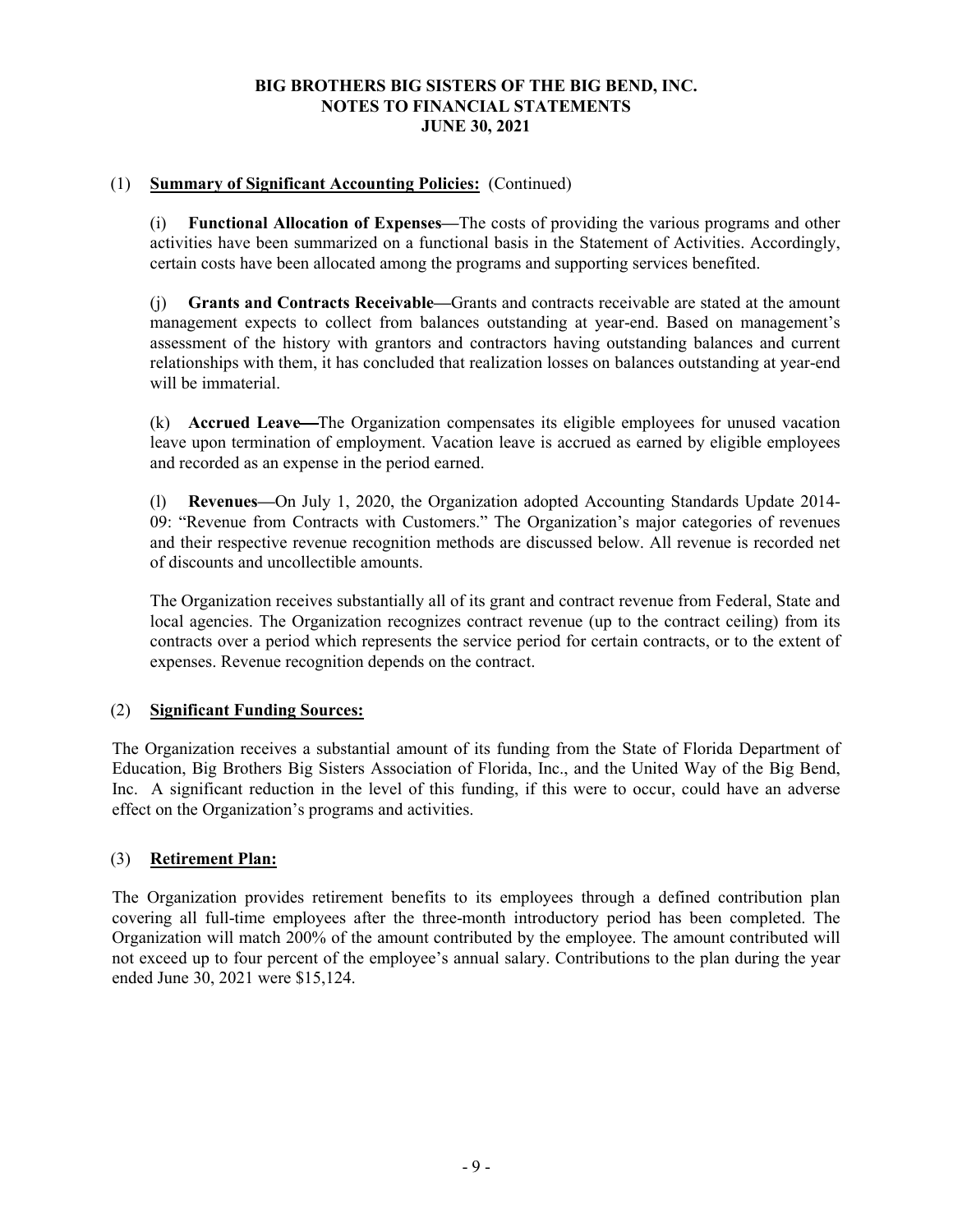#### (4) **Concentrations of Credit Risk:**

The more significant concentrations of credit risk are as follows:

(a) **Demand Deposits—**The Organization maintains cash deposits with multiple financial institutions. The Organization has no policy requiring collateral to support its deposits, although accounts are insured by the Federal Deposit Insurance Corporation up to FDIC limits.

(b) **Grants and Contracts Receivable—**The Organization's receivables are for amounts due under grants and contracts with the State of Florida. The Organization has no policy requiring collateral or other security to support its receivables.

#### (5) **Notes Payable:**

Notes payable consisted of the following at June 30, 2021:

| 4.95% mortgage note payable to financial institution,<br>payments of \$2,078 payable monthly including interest,<br>through December 2028, and a final payment of the<br>balance due January 2029, collateralized by land and<br>building. | \$<br>158,330 |
|--------------------------------------------------------------------------------------------------------------------------------------------------------------------------------------------------------------------------------------------|---------------|
| $0.00\%$ mortgage payable to municipality, \$1,667 forgiven<br>monthly over a 60-month period as long as certain<br>conditions are met, collateralized by land and building (See<br>Note 11).                                              | 28,333        |
| 1.00% note payable to financial institution for the<br>unforgiven portion of its Paycheck Protection Program<br>funding, payments of \$3,442 monthly including interest,<br>through April 2022.                                            | 33,851        |
|                                                                                                                                                                                                                                            | 220,514       |
| Less: current portion of long-term debt                                                                                                                                                                                                    | 71,390        |
| Total long-term debt, less current portion                                                                                                                                                                                                 | \$<br>149,124 |

Maturities of long-term debt over the next 5 years are as follows:

| <b>Year Ending June 30,</b> | Amount  |  |
|-----------------------------|---------|--|
| 2022                        | 71,390  |  |
| 2023                        | 26,760  |  |
| 2024                        | 19,360  |  |
| 2025                        | 20,340  |  |
| 2026                        | 21,370  |  |
| Thereafter                  | 61,294  |  |
| Total                       | 220,514 |  |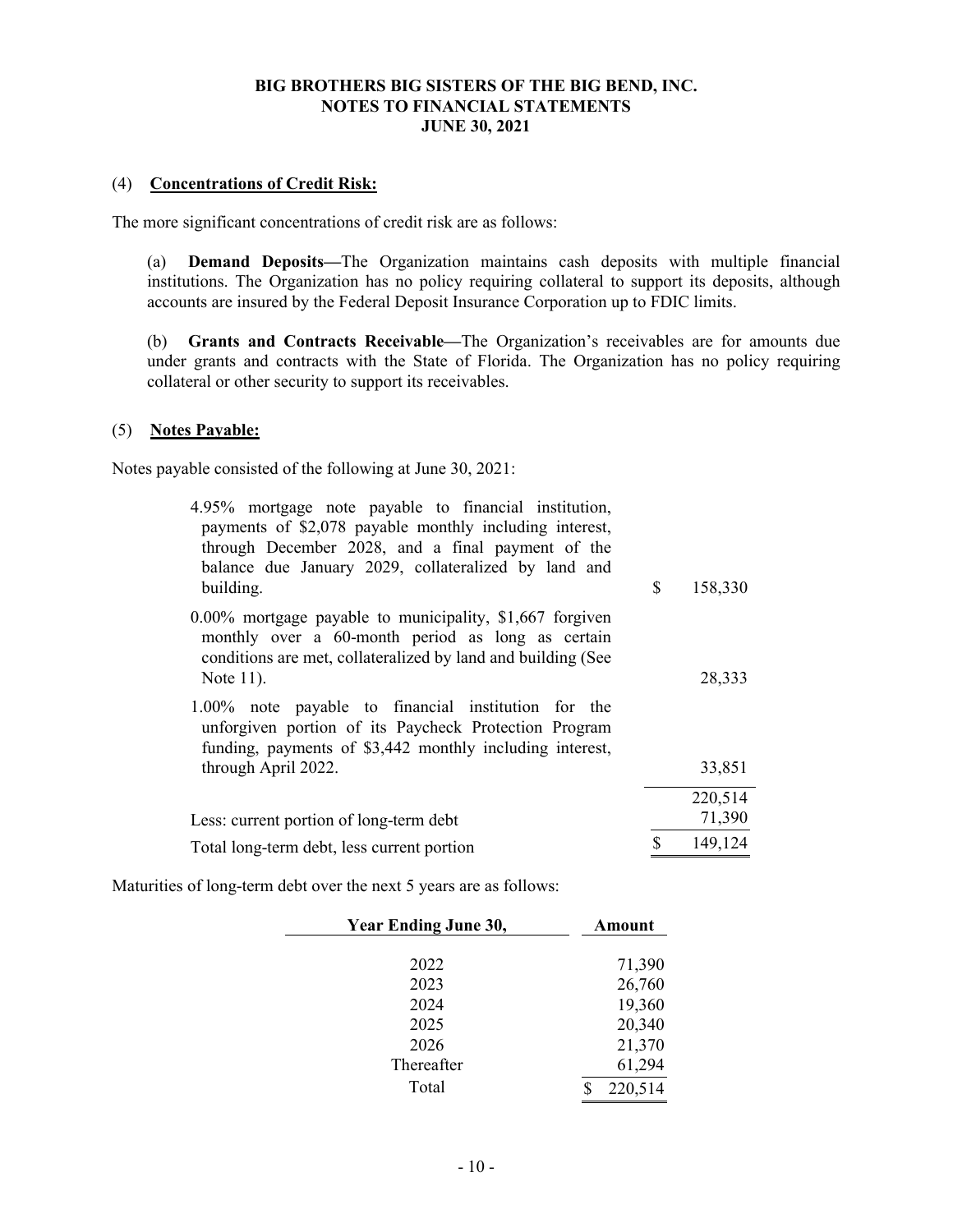### (6) **Property and Equipment:**

The following is a summary of property and equipment at June 30, 2021:

| Land                          | 159,100    |
|-------------------------------|------------|
| Building and improvements     | 434,450    |
| Furniture and equipment       | 102,884    |
|                               | 696,434    |
| Less accumulated depreciation | (241, 978) |
| Total                         | 454,456    |

### (7) **Contingent Liabilities:**

Amounts received or receivable from grantor agencies are subject to audit and adjustment by grantor agencies. Any disallowed claims, including amounts already collected, may constitute a liability of the applicable funds. The amount, if any, of expenditures which may be disallowed by grantors cannot be determined at this time although the Organization expects such amounts, if any, to be immaterial.

#### (8) **In-Kind Support:**

During the year ended June 30, 2021, the Organization received donated items that were sold at a later date. The value of this in-kind support is based upon the fair value of the donated items. In-kind revenue related to these donations totaled \$99,079 for the year ended June 30, 2021, and is recognized as contributions in the Statement of Activities.

#### (9) **Benefit Interest in Endowments Held by The Community Foundation of North Florida, Inc.:**

As of June 30, 2021, the Organization has a beneficial interest in an endowment held by The Community Foundation of North Florida, Inc. (the "Foundation") for the purpose of helping to further and carry out the mission of the Organization. As of June 30, 2021, the fair value of the Organization's endowment fund excluding third party contributions was \$8,331.

Contractually, the Foundation retains legal ownership of principal amounts contributed. However, because the Organization names itself as the beneficiary of such contributions, even though the variance power is explicitly stated in the gift instrument to the Foundation, the principal balances and any earnings or losses there on are reported as a beneficial interest in endowment on the Statement of Financial Position.

The Fund is subject to the variance power described in Treasury Reg. Sec.1.170A-9(e)(11)(v)(B)(1) of the Internal Revenue Code of 1986, as amended from time to time. The Foundation has the power to modify any restriction or condition on the distribution of funds for any specified charitable purposes or to specified organizations, if in the sole judgment of the Foundation's Board of Directors (without the necessity of the approval of any trustee, custodian or agent), such restriction or condition becomes, in effect, unnecessary, incapable of fulfillment, or inconsistent with the charitable needs of the North Florida community and other areas served by the corporation.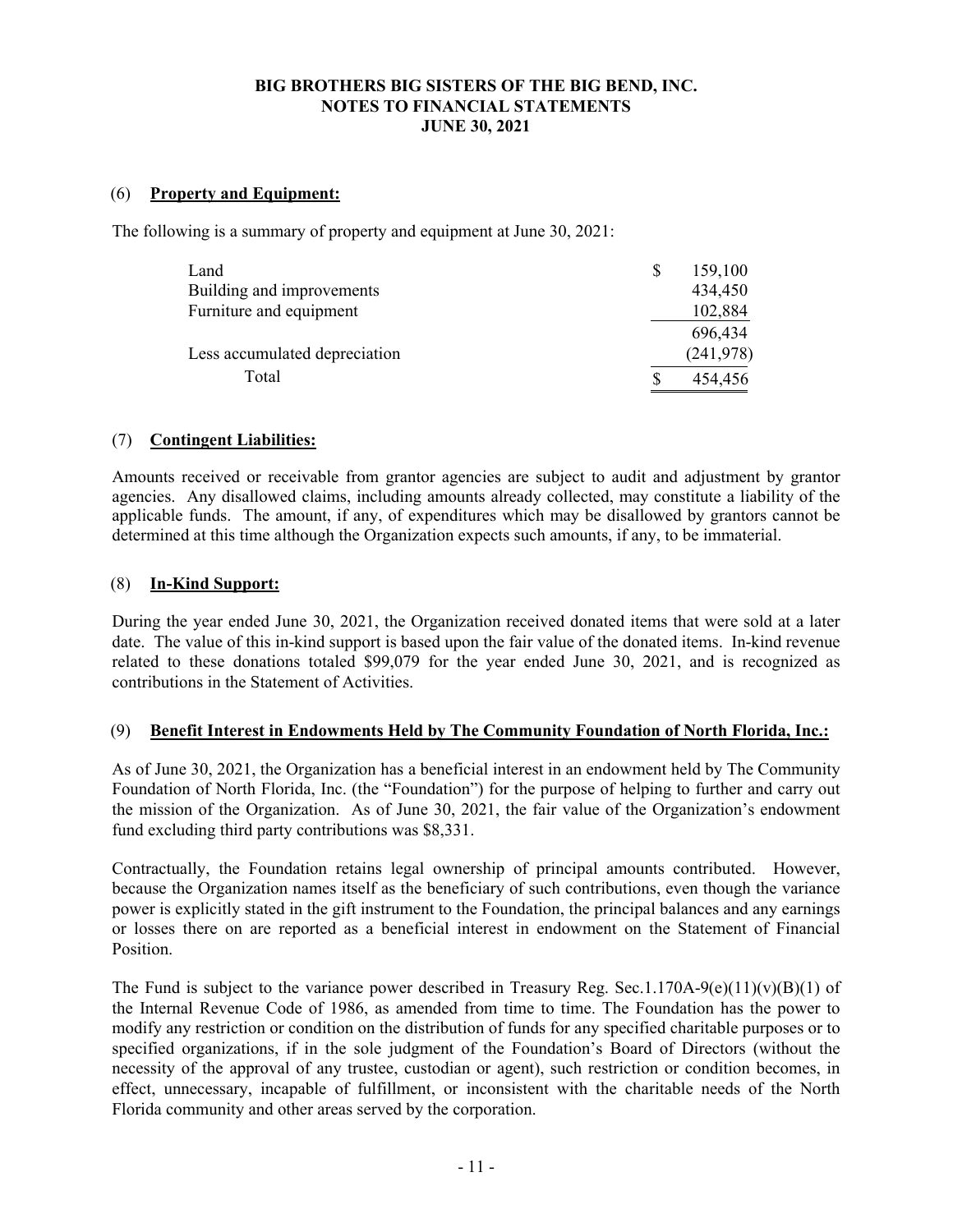### (10) **Fair Value Measurements:**

The Fair Value Measurements and Disclosures Topic of the FASB Codification defines fair value as the price that would be received to sell an asset or paid to transfer a liability in an orderly transaction between market participants. The Codification requires the use of valuation techniques that are consistent with the market approach, the income approach, and/or the cost approach. Inputs to valuation techniques refer to the assumptions that market participants would use in pricing the asset or liability. Inputs may be observable, meaning those that reflect the assumptions market participants would use in pricing the asset or liability developed based on market data obtained from independent sources or unobservable, meaning those that reflect the reporting entity's own assumptions about the assumptions market participants would use in pricing the asset or liability developed based on the best information available in the circumstances. In that regard, the Codification establishes a fair value hierarchy for valuation inputs that gives the highest priority to quoted prices in active markets for identical assets or liabilities and the lowest priority to unobservable inputs. The fair value hierarchy is as follows:

Level 1: Quoted prices (unadjusted) for identical assets or liabilities in active markets that the entity has the ability to access as of the measurement date.

Level 2: Significant other observable inputs other than Level 1 prices such as quoted prices for similar assets or liabilities; quoted prices in markets that are not active; or other inputs that are observable or can be corroborated by observable market data.

Level 3: Significant unobservable inputs that reflect a reporting entity's own assumptions about the assumptions that market participants would use in pricing an asset or liability.

A description of the valuation methodologies used for assets measured at fair value, as well as the general classification of such instruments pursuant to the valuation hierarchy, is set forth below.

Beneficial interest in assets held by Community Foundation of North Florida, Inc. are invested in equities and mutual funds that have quoted prices in active markets. Big Brothers Big Sisters of the Big Bend, Inc. adjusts its interest in the assets held by the Foundation similar to the equity method of accounting, which results in the asset being carried at fair value. The interest in the assets held by the Foundation is measured using level 3 inputs within the fair value hierarchy. These assets totaled \$8,331 as of June 30, 2021. The following is a roll forward of these level 3 assets at June 30, 2021:

|                                                   | <b>Endowment</b><br>Fund |                |
|---------------------------------------------------|--------------------------|----------------|
| <b>Balance</b> , June 30, 2020<br>Unrealized gain | S                        | 6,773<br>1,558 |
| <b>Balance</b> , June 30, 2021                    |                          | 8,331          |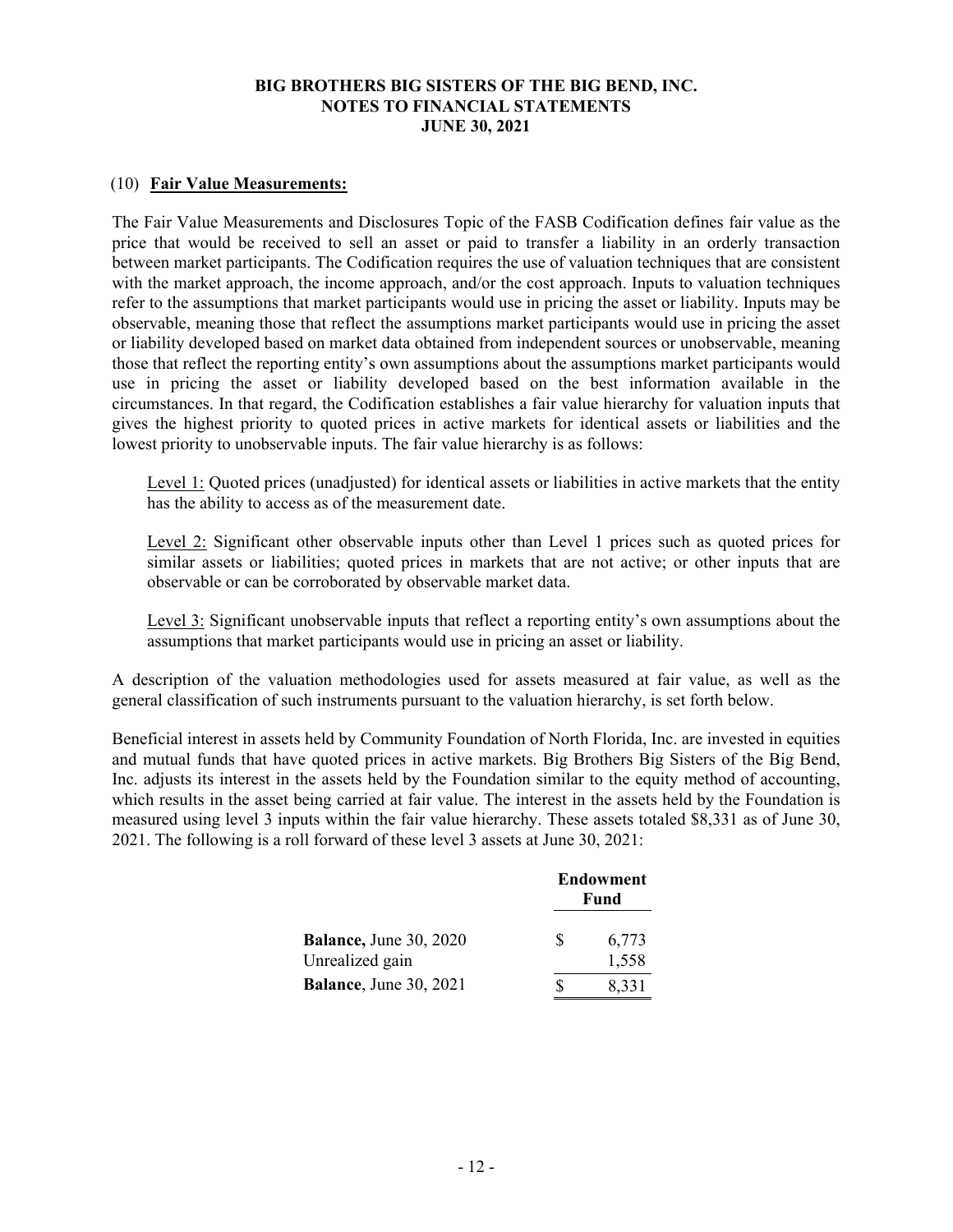# (11) **Grant/Loan:**

The Organization entered into an agreement with a local community redevelopment agency (the "CRA") in 2017, whereby the CRA will loan the Organization \$100,000 to improve property located within the CRA district owned by the Organization. Under the terms of the agreement the grant/loan is to be forgiven over a 60-month period with the start date beginning upon completion of construction project. If the Organization fails to meet the following provisions, the CRA may at its discretion, call the amount outstanding payable on demand:

(a) The Organization ceases to own the property.

(b) The Organization changes the character of the property to something other than that which provides services to low- and moderate-income citizens.

(c) The occurrence of any material damage to, or destruction of, all or any portion of the structures on the property in which damage or destruction results in a loss of the intended use of the property as outlined in the agreement. Provided, however, that the Organization, shall not be considered in violation of this provision if the Organization repairs such damage or destruction within ninety (90) days of the occurrence of such damage or destruction, or the CRA approves a reasonable time required for repairs.

The total amount of debt forgiven and recognized as revenue on the Statement of Activities for the year ended June 30, 2021 was \$20,000.

#### (12) **Operating Lease:**

The Organization leases a copier under an operating lease expiring in the fiscal year ending in 2024. Total rental expense for the year ended June 30, 2021 was \$1,536. Minimum future rental payments for the next five years and in the aggregate under this non-cancelable operating lease having a remaining term in excess of one year as of June 30, 2021 are as follows:

| Year                                 |  | Amount |
|--------------------------------------|--|--------|
| 2022                                 |  | 1,536  |
| 2023                                 |  | 1,536  |
| 2024                                 |  | 512    |
| Total minimum future rental payments |  | 3,584  |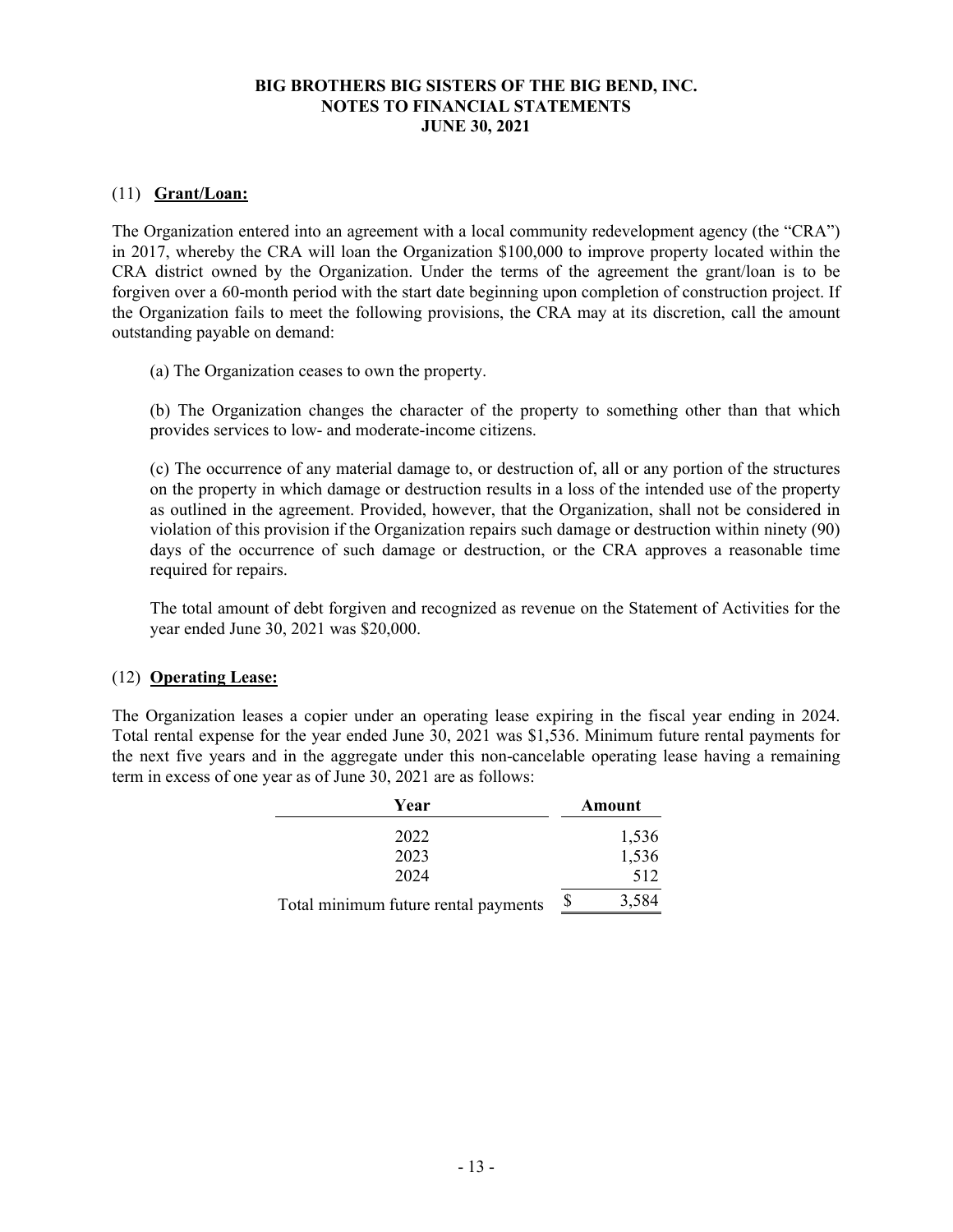# (13) **Related Parties:**

The following related party transactions occurred during the current fiscal year:

A member of the board of directors is president of a company that provides insurance services directly to the Organization. The amount of insurance premiums paid by the Organization to the company during the current fiscal year was \$14,219.

# (14) **Liquidity and Availability:**

Financial assets available for general expenditure, that is, without donor or other restrictions limiting their use, within one year of the Statement of Financial Position date, comprise the following:

| Cash and Cash Equivalents<br>Grants and Contracts Receivable                              | -SS          | 642.915<br>43.841 |
|-------------------------------------------------------------------------------------------|--------------|-------------------|
| Financial assets available to meet cash needs for<br>general expenditures within one year | <sup>S</sup> | 686.756           |

# (15) **Loan Forgiveness – Paycheck Protection Program (Round 1):**

On April 30, 2020, the Organization received proceeds in the amount of \$137,500 under the Paycheck Protection Program ("PPP"). The PPP, established as part of the Coronavirus Aid, Relief and Economic Security Act ("CARES Act"), provides funding to qualifying businesses for amounts up to 2.5 times of the average monthly payroll expenses of the qualifying business. The proceeds are forgivable after eight weeks or twenty-four weeks (the period has not been chosen to date by the Organization) as long as the borrower uses the proceeds for eligible purposes, including payroll, benefits, rent and utilities, and maintains its payroll levels. The amount of forgiveness will be reduced if the borrower terminates employees or reduces salaries during the eight or twenty-four-week period.

During the year ended June 30, 2021, the loan was partially forgiven for \$93,414. The Organization has recognized the contribution as debt forgiveness income on the Statement of Activities. See note 5 for unforgiven portion of proceeds that are presented as a note payable at June 30, 2021.

# (16) **Refundable Advance – Paycheck Protection Program (Round 2):**

On February 9, 2021, the Organization received proceeds in the amount of \$137,500 under the Paycheck Protection Program ("PPP"). The PPP, established as part of the Coronavirus Aid, Relief and Economic Security Act ("CARES Act"), provides funding to qualifying businesses for amounts up to 2.5 times of the average monthly payroll expenses of the qualifying business. The proceeds are forgivable after eight weeks or twenty-four weeks (the period has not been chosen to date by the Organization) as long as the borrower uses the proceeds for eligible purposes, including payroll, benefits, rent and utilities, and maintains its payroll levels. The amount of forgiveness will be reduced if the borrower terminates employees or reduces salaries during the eight- or twenty-four-week period. Subsequent to year end, the Organization received full forgiveness of the loan balance.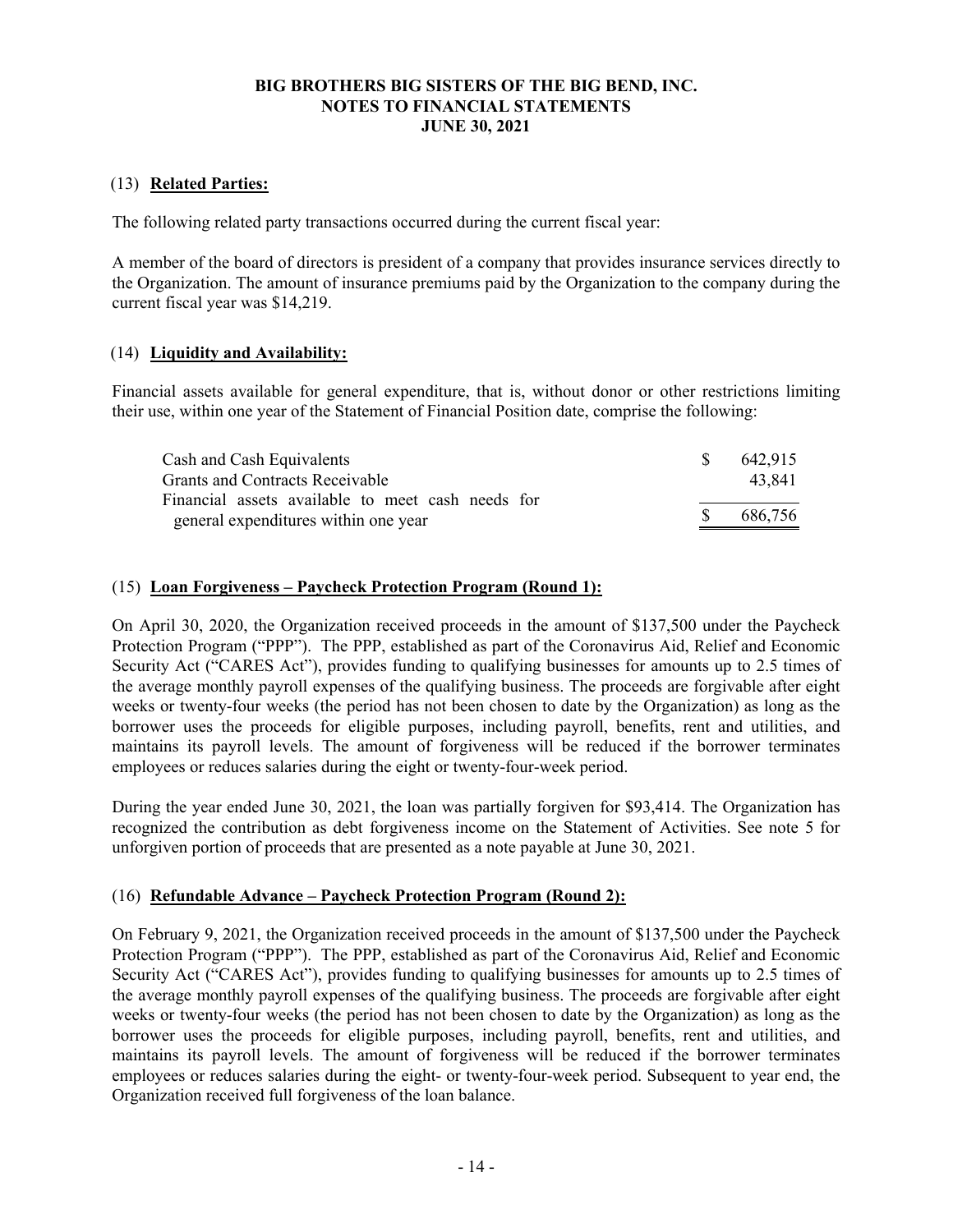# (17) **Risks and Uncertainties:**

During the year ending June 30, 2021, local, U.S., and world governments have encouraged self-isolation to curtail the spread of the global pandemic, coronavirus disease (COVID-19), by mandating temporary work stoppage in many sectors and imposing limitations on travel and size and duration of group meetings. Most industries are experiencing disruption to business operations and the impact of reduced consumer spending. There is unprecedented uncertainty surrounding the duration of the pandemic, its potential economic ramifications, and any government actions to mitigate them. Accordingly, while management cannot quantify the financial and other impact to the Organization as of December 8, 2021, management believes that a material impact on the Organization's financial position and results of future operations is reasonably possible.

### (18) **Subsequent Events:**

The Organization has evaluated events and transactions for potential recognition or disclosure in the financial statements through December 8, 2021, the date which the financial statements were available to be issued. No subsequent events have been recognized or disclosed other than what is disclosed regarding the Paycheck Protection Program at note 16.

#### (19) **Recently Issued Accounting Pronouncements:**

The Financial Accounting Standards Board (FASB) issued new or modifications to, or interpretations of, existing accounting guidance. The Organization has considered the new pronouncements that altered accounting principles generally accepted in the United States of America, and other than as disclosed in the notes to the consolidated financial statements below, does not believe that any other new or modified principles will have a material impact on the Organization's reported financial position or operations in the near term.

In February 2016, the FASB issued Accounting Standards Update 2016-02: Leases (Topic 842), to increase transparency and comparability among organizations by recognizing lease assets and lease liabilities on the statement of financial position and disclosing key information about leasing arrangements. The new standard is effective for fiscal years beginning after December 15, 2021 and may be adopted early. The Organization is currently evaluating the effect that implementation of the new standard will have on its financial position, results of operations, and cash flows.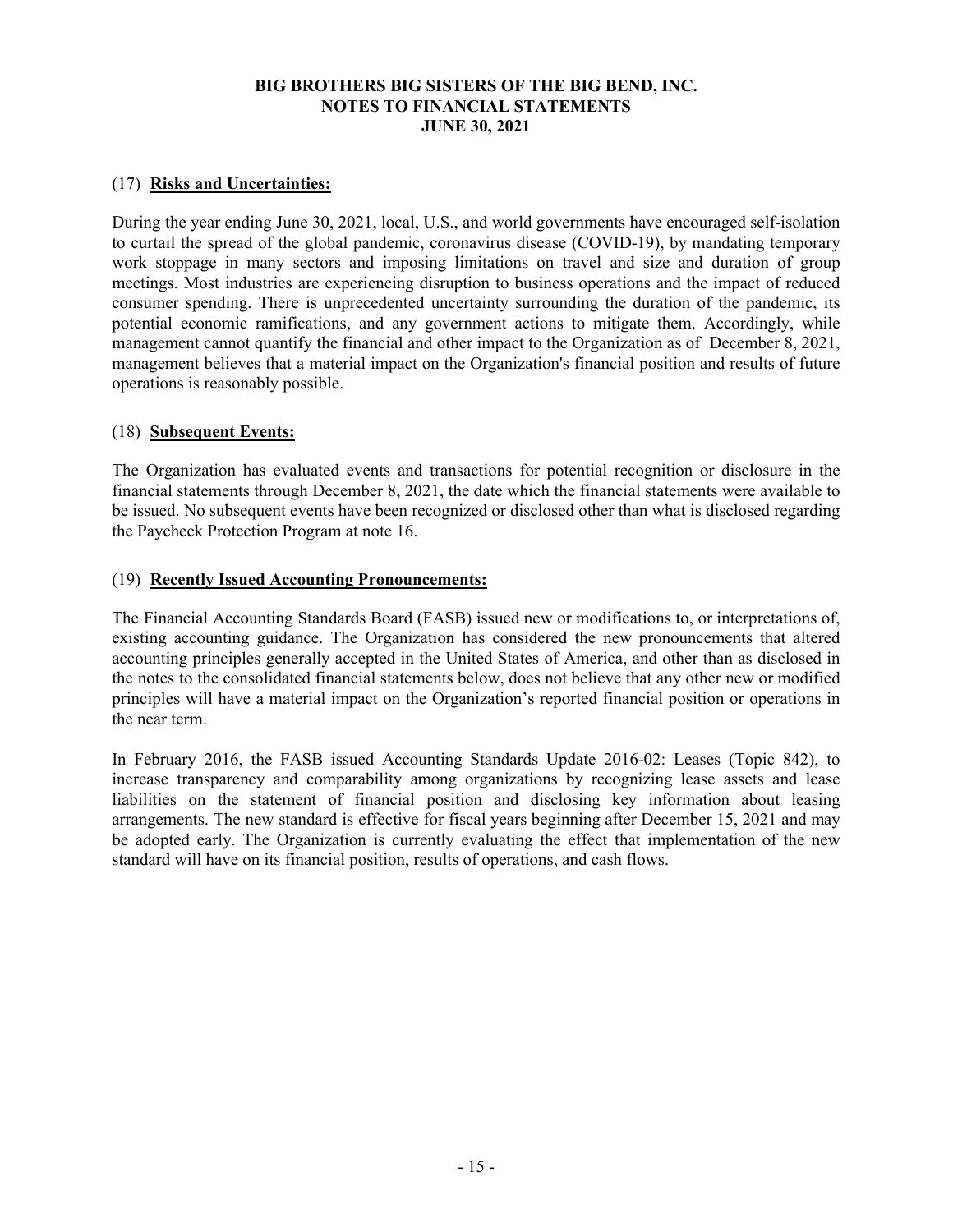

# **INDEPENDENT AUDITORS' REPORT ON INTERNAL CONTROL OVER FINANCIAL REPORTING AND ON COMPLIANCE AND OTHER MATTERS BASED ON AN AUDIT OF FINANCIAL STATEMENTS PERFORMED IN ACCORDANCE WITH** *GOVERNMENT AUDITING STANDARDS*

To the Board of Directors, Big Brothers Big Sisters of the Big Bend, Inc.:

We have audited, in accordance with the auditing standards generally accepted in the United States of America and the standards applicable to financial audits contained in *Government Auditing Standards,*  issued by the Comptroller General of the United States, the financial statements of Big Brothers Big Sisters of the Big Bend, Inc., which comprise the statement of financial position as of June 30, 2021, and the related statements of activities, functional expenses and cash flows for the year then ended, and the related notes to the financial statements, and have issued our report thereon dated December 8, 2021.

#### **Internal Control over Financial Reporting**

In planning and performing our audit of the financial statements, we considered Big Brothers Big Sisters of the Big Bend, Inc.'s internal control over financial reporting (internal control) as a basis for designing audit procedures that are appropriate in the circumstances for the purpose of expressing our opinion on the financial statements, but not for the purpose of expressing an opinion on the effectiveness of Big Brothers Big Sisters of the Big Bend, Inc.'s internal control. Accordingly, we do not express an opinion on the effectiveness of Big Brothers Big Sisters of the Big Bend, Inc.'s internal control.

A *deficiency in internal control* exists when the design or operation of a control does not allow management or employees, in the normal course of performing their assigned functions, to prevent, or detect and correct misstatements on a timely basis. A *material weakness* is a deficiency, or a combination of deficiencies, in internal control, such that there is a reasonable possibility that a material misstatement of the entity's financial statements will not be prevented, or detected and corrected on a timely basis. A *significant deficiency* is a deficiency, or a combination of deficiencies, in internal control that is less severe than a material weakness, yet important enough to merit attention by those charged with governance.

Our consideration of internal control was for the limited purpose described in the first paragraph of this section and was not designed to identify all deficiencies in internal control that might be material weaknesses or significant deficiencies. Given these limitations, during our audit, we did not identify any deficiencies in internal control that we consider to be material weaknesses. However, material weaknesses may exist that have not been identified.

- 16 -

121 Executive Circle 133 East Indiana Avenue Daytona Beach, FL 32114-1180 DeLand, FL 32724-4329 Telephone: 386-257-4100 Telephone: 386-738-3300

5931 NW 1st Place Gainesville, FL 32607-2063 Telephone: 352-378-1331

2477 Tim Gamble Place, Suite 200 Tallahassee, FL 32308-4386 Telephone: 850-386-6184

Website: www.jmco.com | Email: info@jmco.com | Member of AGN International with offices in principal cities worldwide